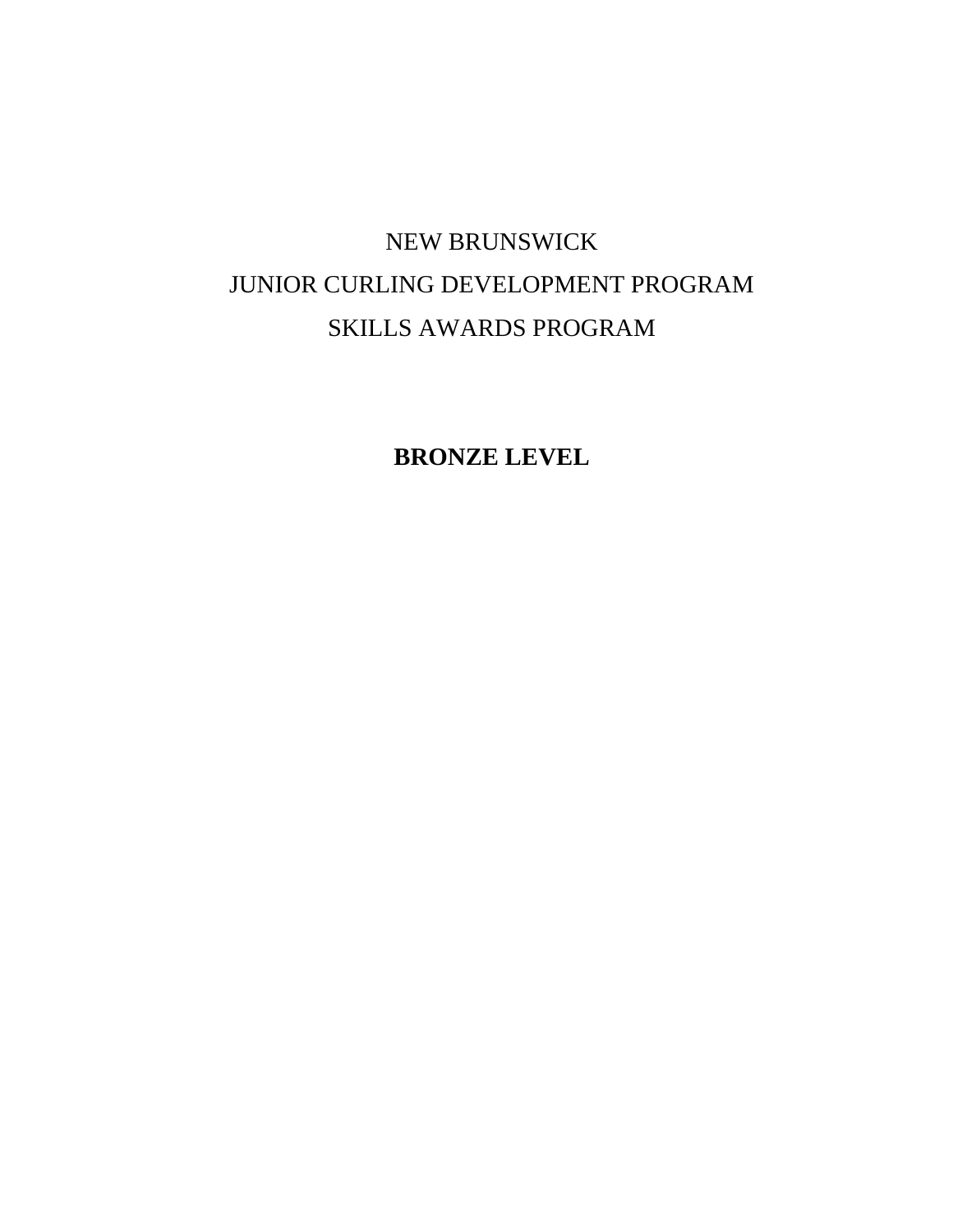## New Brunswick Skill Awards Program

#### Bronze Level Exam

| Name:    |  |
|----------|--|
| Address: |  |
|          |  |
|          |  |

The objective of the Bronze level is to have the curler begin to think about and execute shots from a game situation perspective. The Bronze level also calls for the demonstration of effective sweeping strategies.

To successfully complete the Bronze level there is a written exam with 14 True or False questions on the rules of curling. All the exam questions must be answered and a 70% mark achieved in order to pass.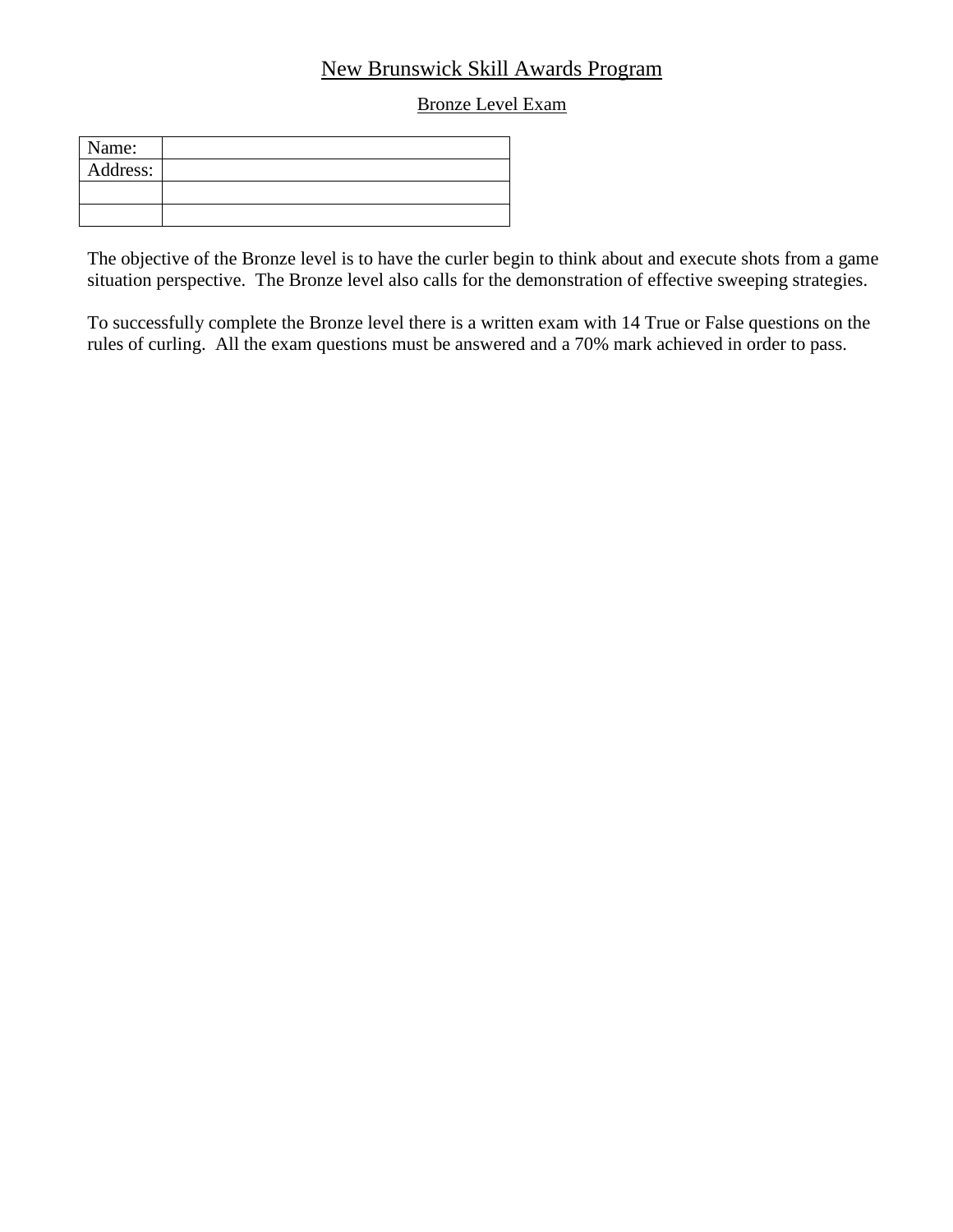#### Rules of Curling: True or False

#### *Circle "T" for True and "F" for False*

- 1. T or  $F No$  player shall use footwear or equipment, which may damage the surface of the ice.
- 2. T or  $F If$  any player or equipment of the team to which it belongs touches a running stone; the stone is removed from play.
- 3. T or  $F -$  Right-handed players shall deliver from the hack on the left of the center line, and left-handed players shall deliver from the hack on the right of the center line.
- 4. T or  $F B$ etween the tee lines no player shall sweep an opponent's stone.
- 5. T or  $F -$  The use of a measuring instrument, to determine who is closer, may be used before the completion of an end.
- 6. T or  $F A$  team shall not start a game under any circumstances with more than four players.
- 7. T or  $F If$  two stones covering the tee so that the measuring stick cannot be inserted, the two stones shall be declared tied, if a visual comparison cannot determine which stone is closer.
- 8. T or  $F Th$ e rotation of play declared at the start of a game shall be followed throughout the game.
- 9. T or  $F -$  Only one player at any one time may sweep their own team's stones behind the tee line.
- 10. T or  $F A$  stone that has not been released from the player hand and not reached the nearer tee line, may be returned to the hack and redelivered.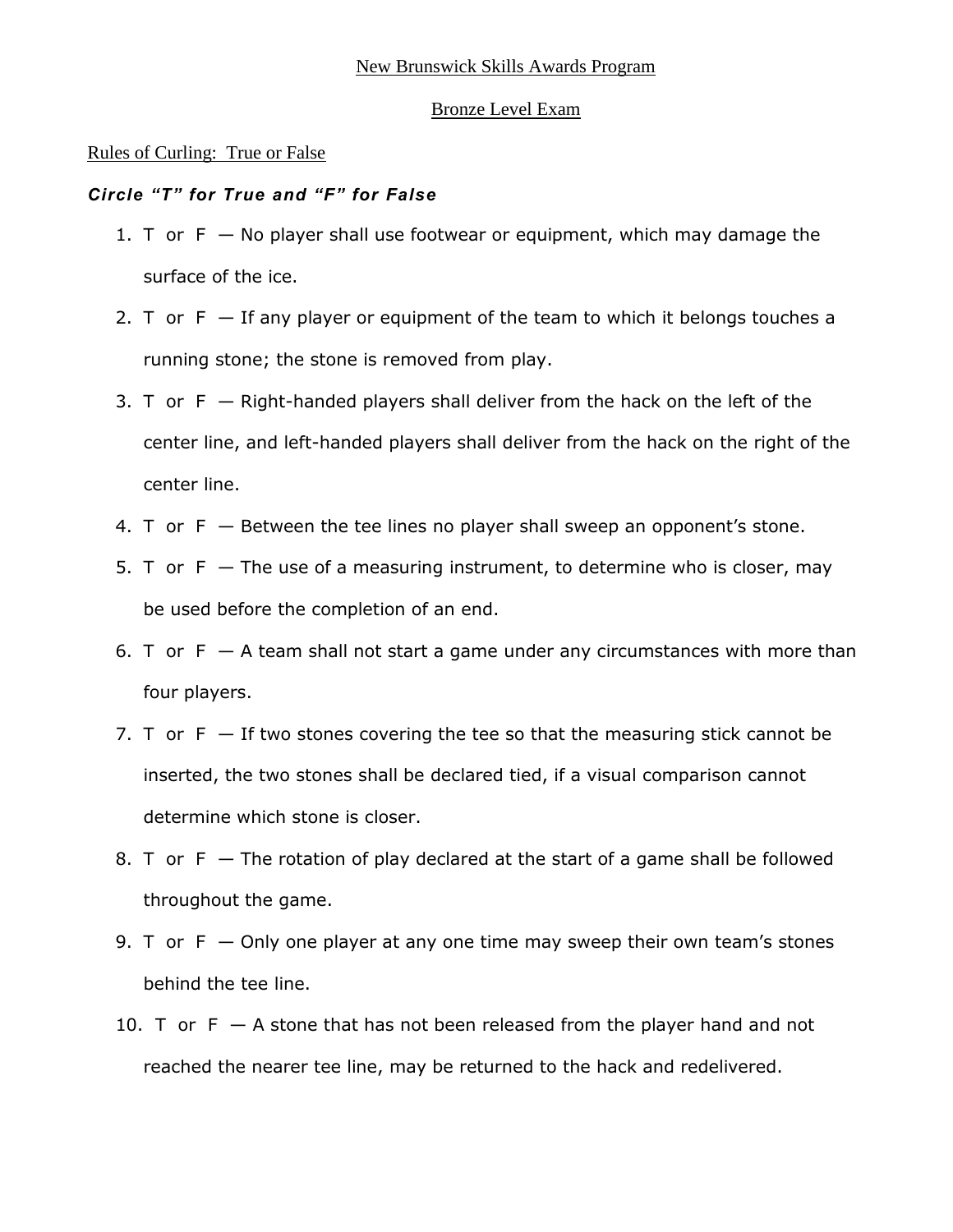- 11. T or  $F -$  When a curler who is delivering a stone has a long slide; the stone must be released from the hand before the player's hand crosses the nearer hog line.
- 12. T or  $F -$  The final brushing motion shall finish to either side of the stone.
- 13. T or  $F A$  Skip may not limit their participation to directing the game only they must also deliver stones in each end.
- 14. T or  $F If a player moves a stationary stone, it may be replaced wherever the$ non-offending team wishes to place it.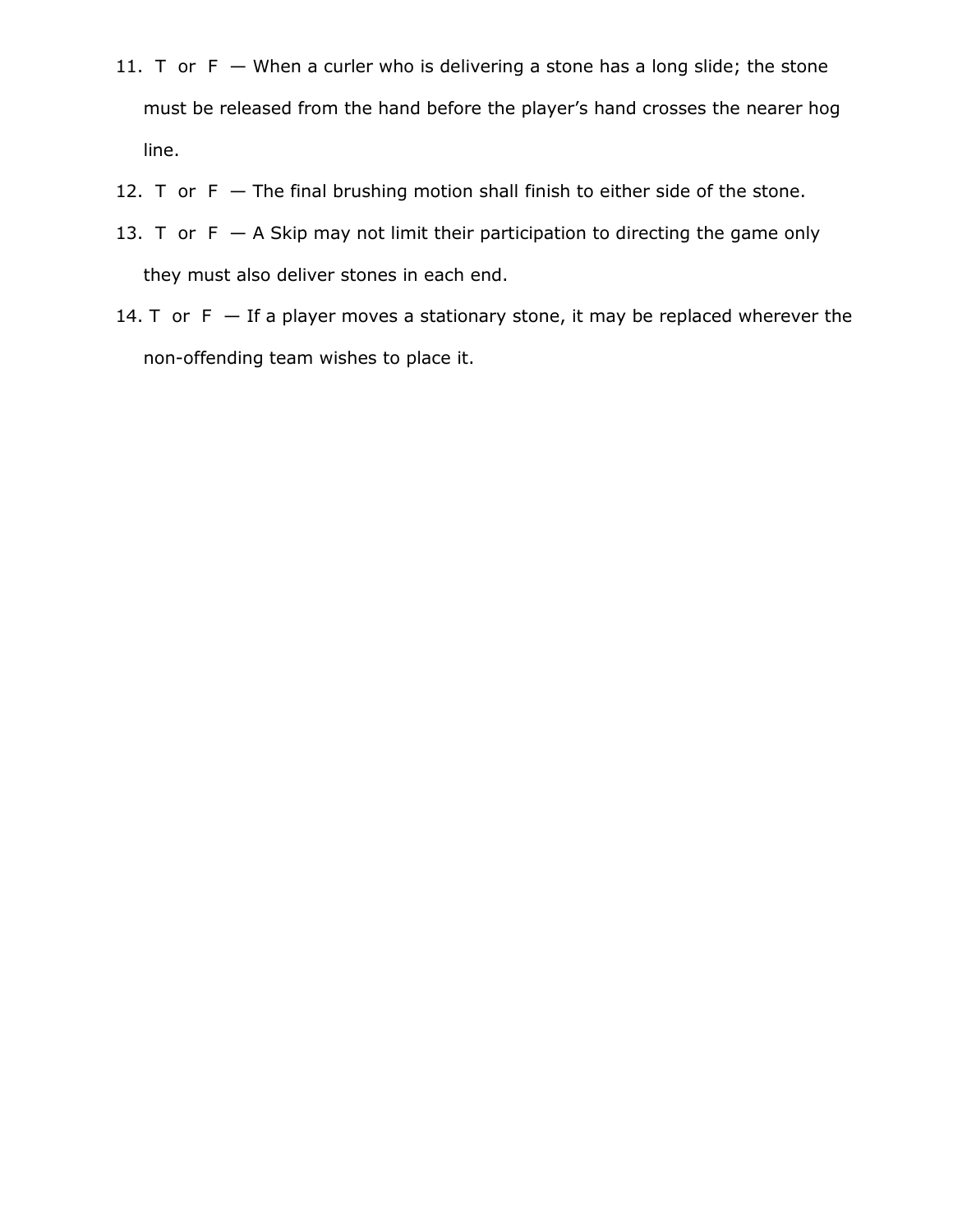#### New Brunswick Skills Awards Program

Bronze Level Exam

#### **Shot #1: Drawing for the Point**

Place the stone #1 in the 8-foot ring on the tee-line. Place stone #2 on the 12-foot ring on the tee-line.

Choice of turn.

2 Points - If shooter lies shot.

1 Point - If shooter lies second shot.



 $\overline{2}$ 

# **Shot #2: Corner Guard**

No placed stones.

Choice of turn.

2 Points — If shooter comes to rest at least 3 feet from the center line and at least 3 feet in front of the House.

1 Point — If shooter comes to rest at least 2 feet from center line and in front of the rings.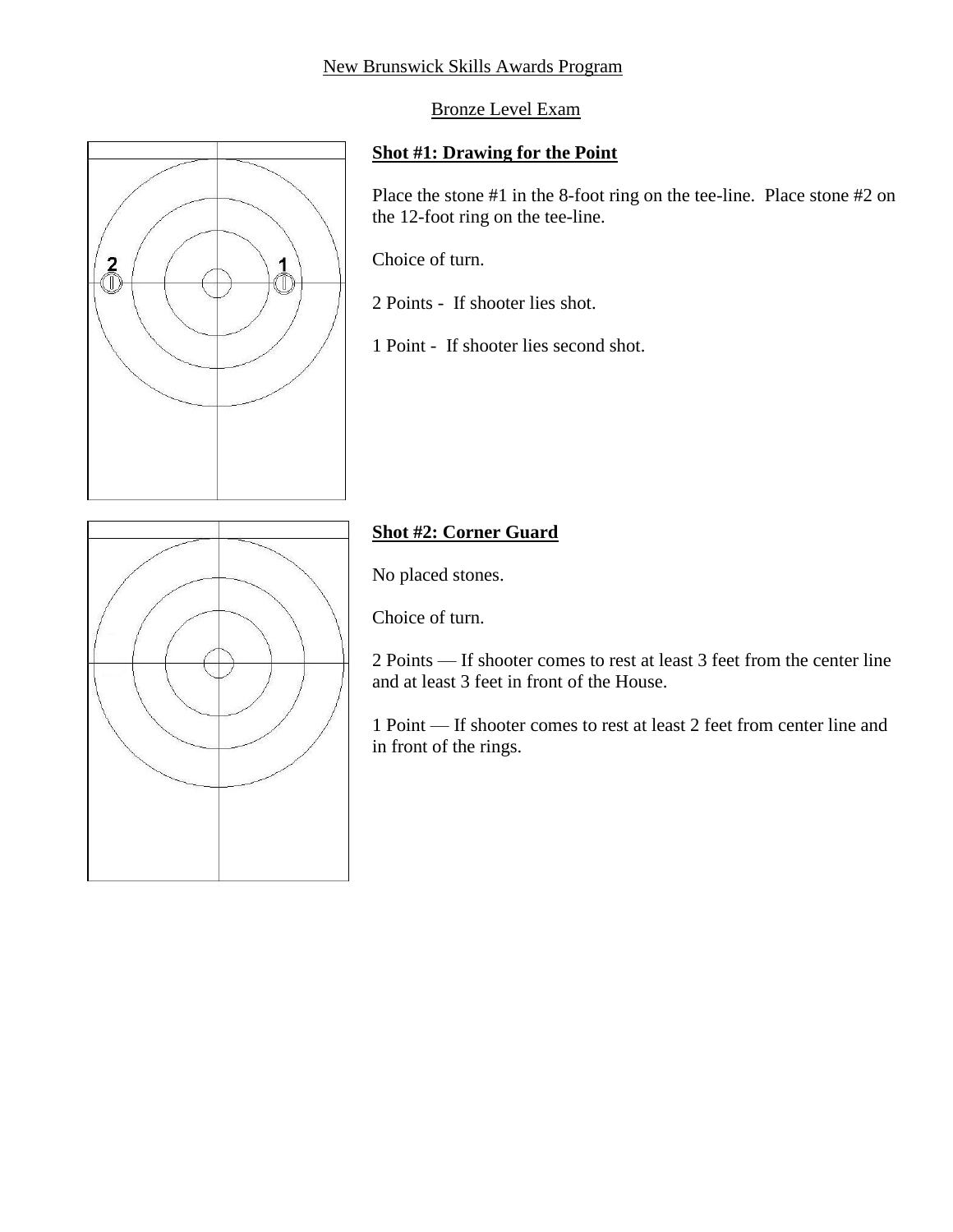

Place the stone #1 and #2,  $2\frac{1}{2}$  feet from the button touching the back of the 8-foot on 45 degree lines. Stone #3 on the button.

Clockwise plays to stones #1 and #3. Counter-clockwise plays to stones #2 and #3. *Note: This is opposite for left-handed curlers.*

Choice of turn.

2 Points — If contact is made with two stones, at least on rock removed from play.

1 Point — If contact and removal of one stone only.



 $\overline{2}$ 

 $\mathbb{Q}$ 

1 Ò

# **Shot #4: Guarding**

Place the stone #1 centered on the button. Place stone #2 2-feet in front of the House just off the center-line.

The guard must cross the hog-line, but not enter the rings.

Choice of turn.

2 Points — If the guard is placed so there is no access to stone #1. 1 Point — If the guard is placed, but there is still access to stone #1.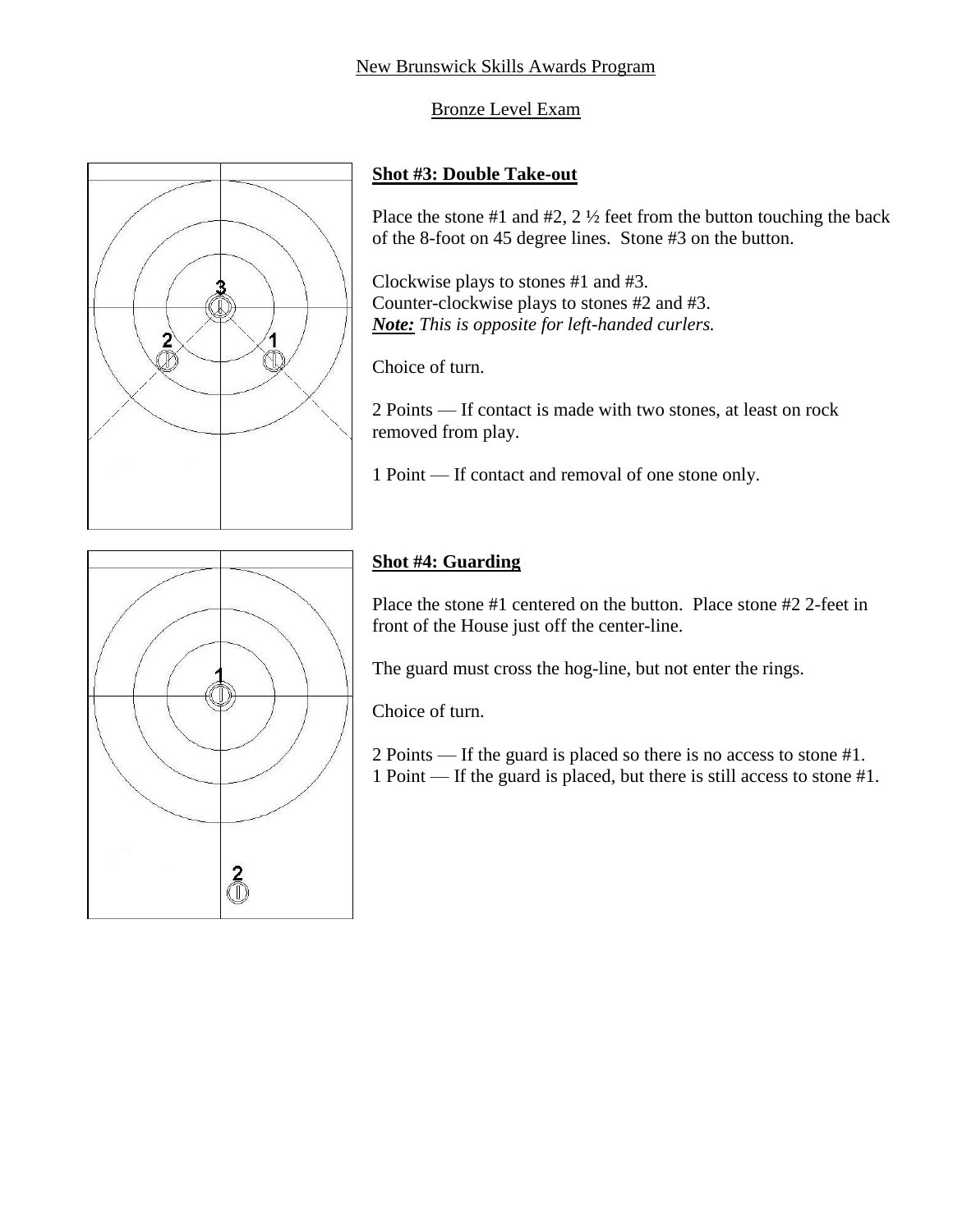

### **Shot #5: Chip and Roll**

Place stones #1 and #2 on the tee-line, touching the 4-foot.

Play the clockwise turn to stone #1 and the counter-clockwise turn to stone #2. *Note: This is opposite for left-handed curlers.*

Choice of turn.

2 Points — If shooter touches the placed stone and lies shot.

1 Point — If the shooter touches the placed stone and lies second shot.



# **Shot #6: Hit and Roll**

Place stones #1 and #2 touching the outer edge of the 12-foot ring and the back edge of the 45 degree line.

Play the clockwise turn to stone #1 and the counter-clockwise turn to stone #2.

*Note: This is opposite for left-handed curlers.*

Choice of turn.

2 Points — If the shooter hits and rolls inside or touching the 8-foot ring.

1 Point — If shooter hits and rolls to the 12-foot or touching it. *Note: The Shooter must lie shot.*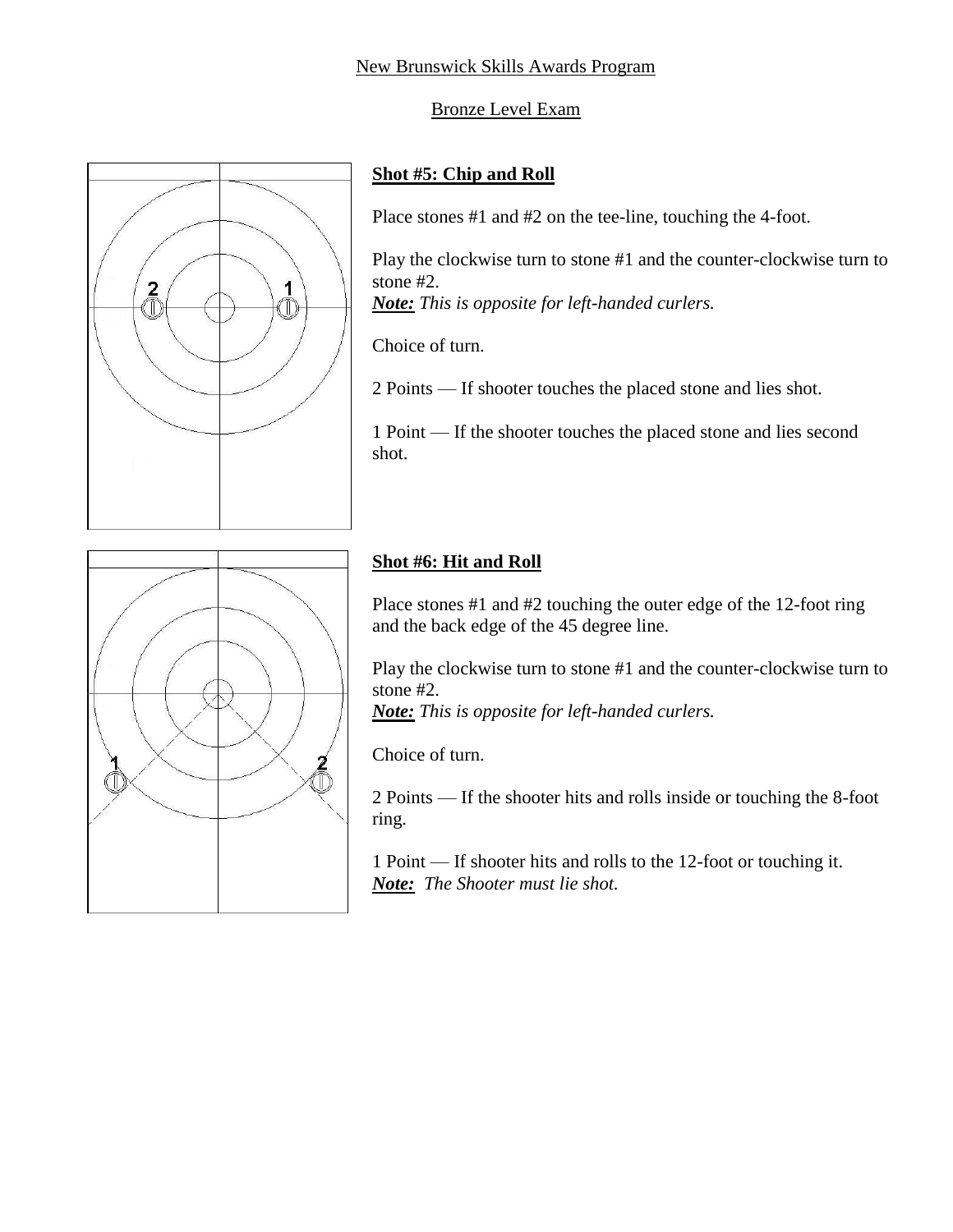

# **Shot #7: Raising**

Place stone #1 so it is centered on the center-line with its back edge 2-feet from the 12-foot ring.

Play to stone #1.

Choice of turn.

2 Points — If the rock is raised into or touching the 8-foot ring or better.

1 Point — If the rock is raised into or touching the 12-foot.



# **Shot #8: Drawing the Port**

Place stones #1 and #2 4-feet in front of the 12-foot ring. Place #1 so it is touching the center-line; the inside edge of #2 is 2-feet from the center-line.

Choice of turn.

2 Points — If the delivered stone is in or touching the 8-foot ring or better.

1 Point — If the delivered stone is in or touching the 12-foot ring.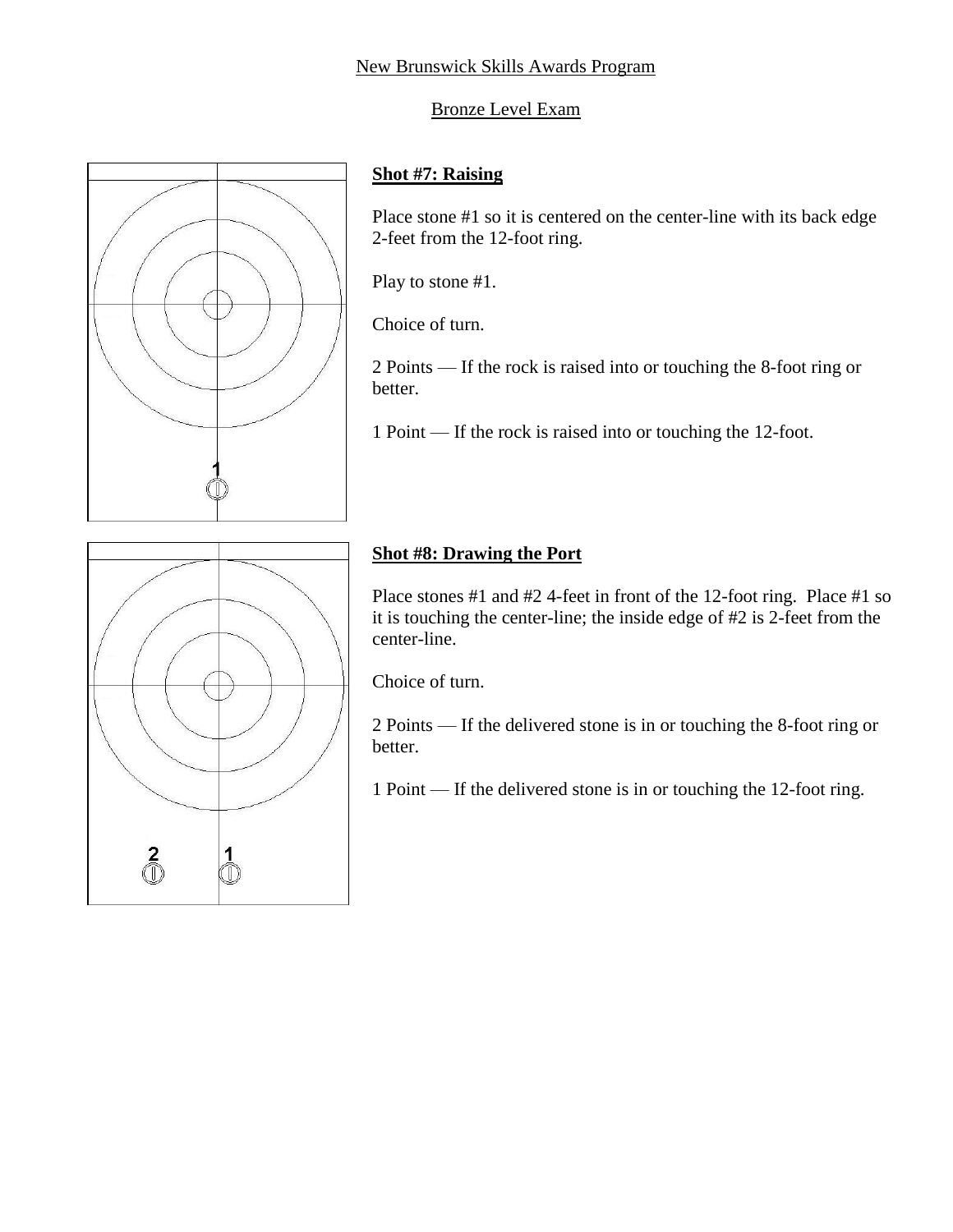#### New Brunswick Skills Awards Program

#### Bronze Level Exam



#### **Shot #9: Tap Back**

Place stone #1 4 feet in front of the 12-foot ring touching center. Place stone #2 on the button.

Play clockwise turn to #1. *Note: This is opposite for left-handed curlers.*

Choice of turn.

2 Points — If shooter touched #2 and lies shot.

1 Point — If shooter touches #2 but does not lie shot.



## **Shot #10: Peeling the Center Guard**

Place stone #1 so it is center on the line 4-feet in front of the 12-foot ring.

Choice of turn.

2 Points — If one rock is completely removed from play and other rock lies within 1-foot of boards.

1 Point — If one rock is removed from play and the other rock lies within 3-feet of the boards.